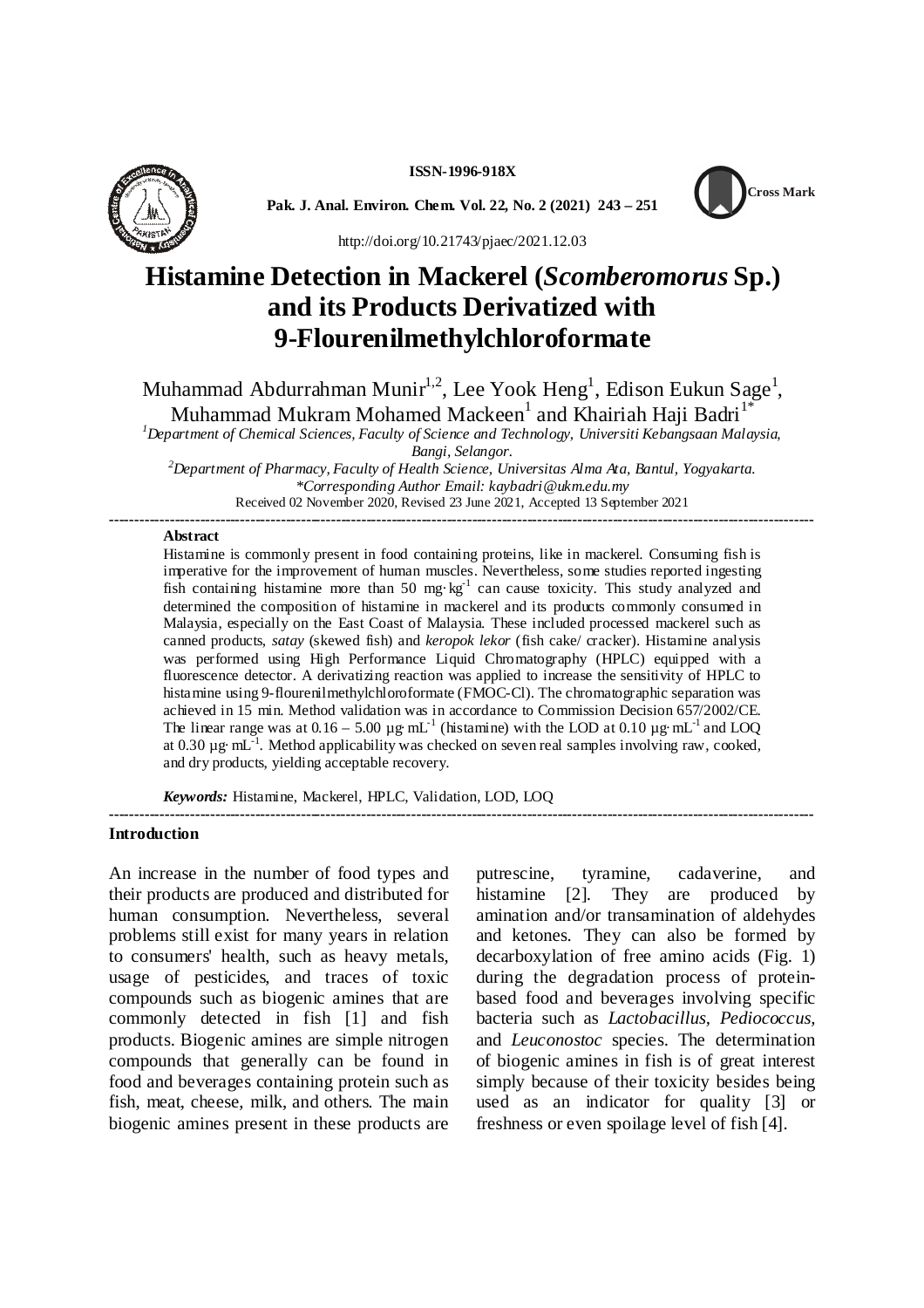

*Figure 1.* **Production of histamine from its corresponding decarboxylation of amino acids**

Among all biogenic amines found in food, histamine is considered toxic and easily present in food and beverages, as informed by The European Food Safety Authority [5-6]. According to Food and Drug Administration (FDA), the acceptable amount of histamine that can be consumed is below 50 mg·kg<sup>-1</sup>. It in becomes toxic and leads to several symptoms such as nausea, palpitation, and headache [7- 8] when it goes beyond this level.

Histamine fish poisoning, called scombroid poisoning, is the most general foodborne ailment related to fish consumption [6, 9-10]. Therefore, the demand for a safer approach to consuming fish and its products has promoted more studies to tackle the histamine issues, especially in detecting its existence.

Several chromatography techniques have been studied in order to determine histamine in fish. These include usage of thin– layer chromatography (TLC), high performance liquid chromatography (HPLC) and gas chromatography (GC). Some researchers use HPLC and GC equipped with mass spectrometry (MS) since MS has some advantages in the selectivity and anti-jamming capability [5, 10-11]. TLC is simple and requires no sophisticated instruments but several studies reported several issues from the longer time needed for analysis, inaccurate acquired results, and more for qualitative demand. Whereas GC is not often applied due to inherent tailing problems. Histamine is a polar and non-vaporized compound, thus the use of derivatization reagent prior to GC

analysis is compulsory in order to detect histamine [12-13]. Among these methods, HPLC is the most popular technique used in order to detect histamine in food and beverages, owing to its high selectivity property and simpler than any other method [14-17]. Generally, histamine separation is performed in the C8 or C18 column, in gradient elution with the mobile phase consisting of methanol, acetonitrile, or water [18].

Extraction is the most critical step in the histamine detection procedure. According to some studies, the extraction method can influence analytical recovery. The extraction of histamine from a solid sample such as fish and meat is usually carried out using an acid such as hydrochloric acid (HCl), perchloric acid (HCl $O_4$ ), or trichloroacetic acid (TCA) [19]. Biogenic amines are strong organic bases, thus it is important to take advantage of this feature for their separation from the sample matrix, where TCA represented a better choice for fish [12, 20]. Due to the structural characteristic of histamine, the derivatization step is an imperative step, and several reagents are applied such as *o*phthaldialdehyde (OPA), dansyl chloride, dansyl chloride and 9-flourenilmethylchloroformate (FMOC-Cl) [21].

Fish mackerel is widely consumed all over the world due to its nutritional values. Furthermore, monitoring fish freshness is imperative to ensure the safety of human consumption [22]. Of particular interest are the products of mackerel such as *satay*, fish ball, or even the popular Malaysia product prepared from mackerel (known locally as "keropok lekor") that is consumed in several countries in South East Asia such as Thailand and Indonesia. There is a lacking of reporting on histamine analysis. Therefore, the aim of the present work was to establish a method for determining histamine in mackerel and its products using HPLC analysis and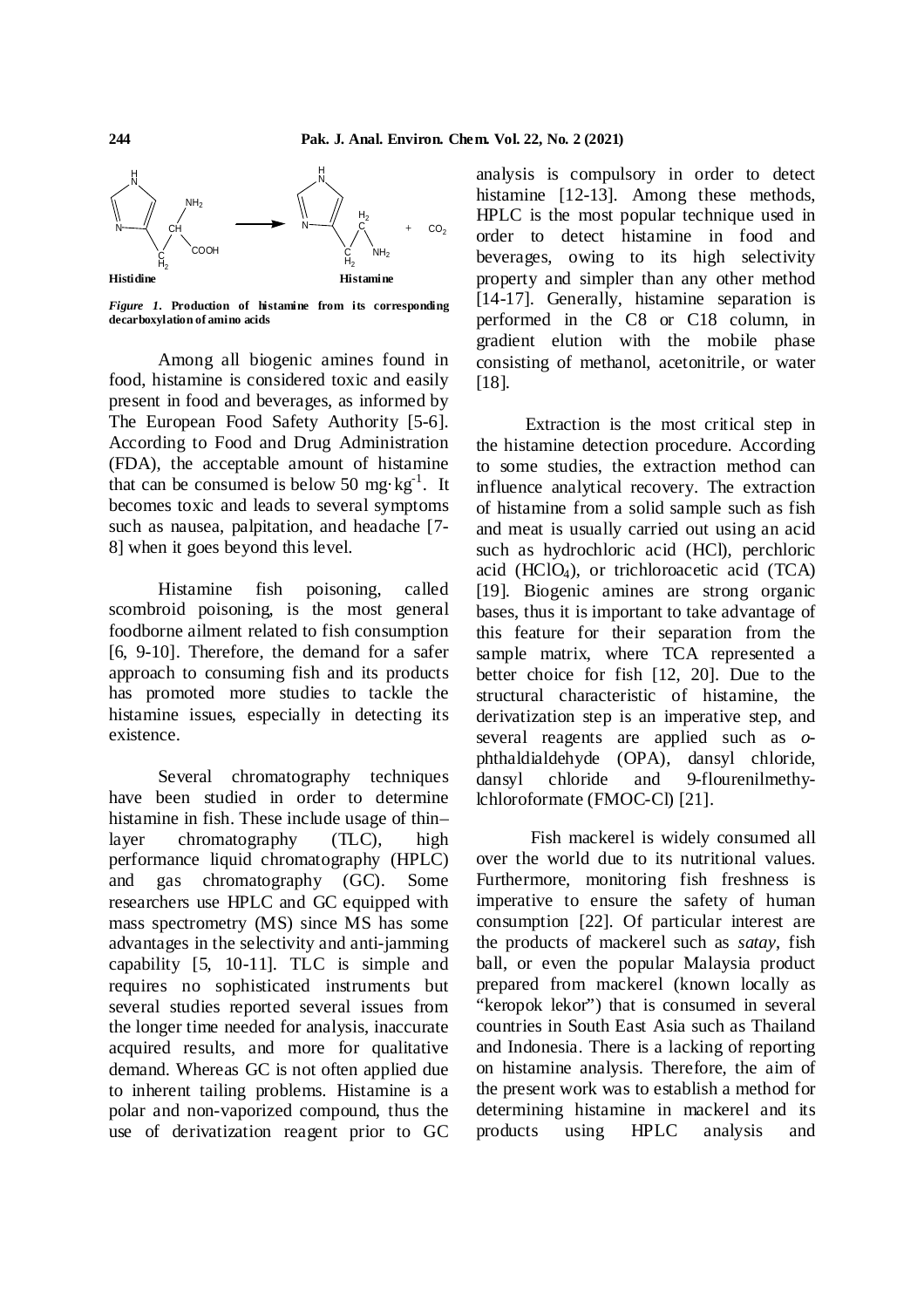fluorescence as a detector. In this study, FMOC-Cl was used as a derivatizing agent in order to increase the sensitivity and selectivity of histamine (Fig. 2). The proposed method was validated in terms of linearity, accuracy, precision, detection, and quantification limit. Moreover, the developed and validated method was applied to the histamine analysis in mackerel samples.



*Figure 2:* **Derivatization of histamine with FMOC-Cl**

### **Materials and Methods** *Materials*

Histamine dihydrochloride (HIS) was purchased (≥99% purity) from Sigma– Aldrich. FMOC-Cl, TCA, HPLC-grade acetonitrile (ACN) and HPLC-grade methanol (MeOH) were also purchased from Sigma-Aldrich. Hydrochloric acid (HCl), acetone, potassium borate buffer, and glycine were obtained from UKM Laboratory (purchased from Sigma-Aldrich). Standard (stock) solution of histamine was prepared at a concentration of 1000 mg $\cdot$ L<sup>-1</sup> in 0.1 M HCl. All chemicals and reagents used were of analytical grade.

# *Preparation of standard solution*

A stock solution of histamine was prepared with 0.1 M HCl in a volumetric flask. The solution was stored at  $4^{\circ}$ C. Standard solutions were prepared by diluting the stock solution in order to construct the calibration curve  $(0.16-5 \,\mu \mathrm{g} \cdot \mathrm{mL}^{-1})$ .

# *Sample preparation*

About 5 g of fresh fish sample in wet condition was placed in a beaker and homogenized with 10 mL of 10% TCA for 20 min. The slurry was then centrifuged for 5 min at 2000 rpm. The supernatant was filtered through a filter paper and rinsed with 10% TCA. The sample was derivatized using 5 mM FMOC-Cl. The homogenate was stored at  $4^{\circ}C$ before further analysis using HPLC-FD.

#### *Derivatization procedure*

10 µL of the sample was mixed with 20 µL of FMOC-Cl (5 mM) and 10 µL of potassium borate buffer in a vial. The mixture was incubated at  $10^{\circ}$ C for 20 min. The supernatant was then mixed with 10  $\mu$ L of 0.1 M glycine. Finally, 950 µL of 50% acetonitrile was added to the mixture before further analysis using HPLC-FD.

#### *HPLC – FD Detection of Histamine*

The HPLC analysis was carried out on a Waters 2475 – C18 column (150 mm × 2.1 mm ID, 3  $\mu$ m particle size), equipped with a fluorescence detector (ex:  $267/$  em: 314). Chromatographic separation was carried out using an isocratic elution. The mobile phase was acetonitrile: deionized water (63:37, v/v), and the flow rate was kept at  $0.34 \text{ mL-min}^{-1}$ with the injection of  $0.5 \mu L$ . The mixture was filtered using a membrane filter (0.45 nm) and degassed in an ultrasonic bath for 10 min before being analyzed. The target compound was identified according to the retention time of its corresponding standard. Quantification was measured using the standard's calibration curves that underwent a similar derivatization step of sample preparation.

### *Validation Study*

All analytes injected were performed in triplicate to ensure accuracy, precision,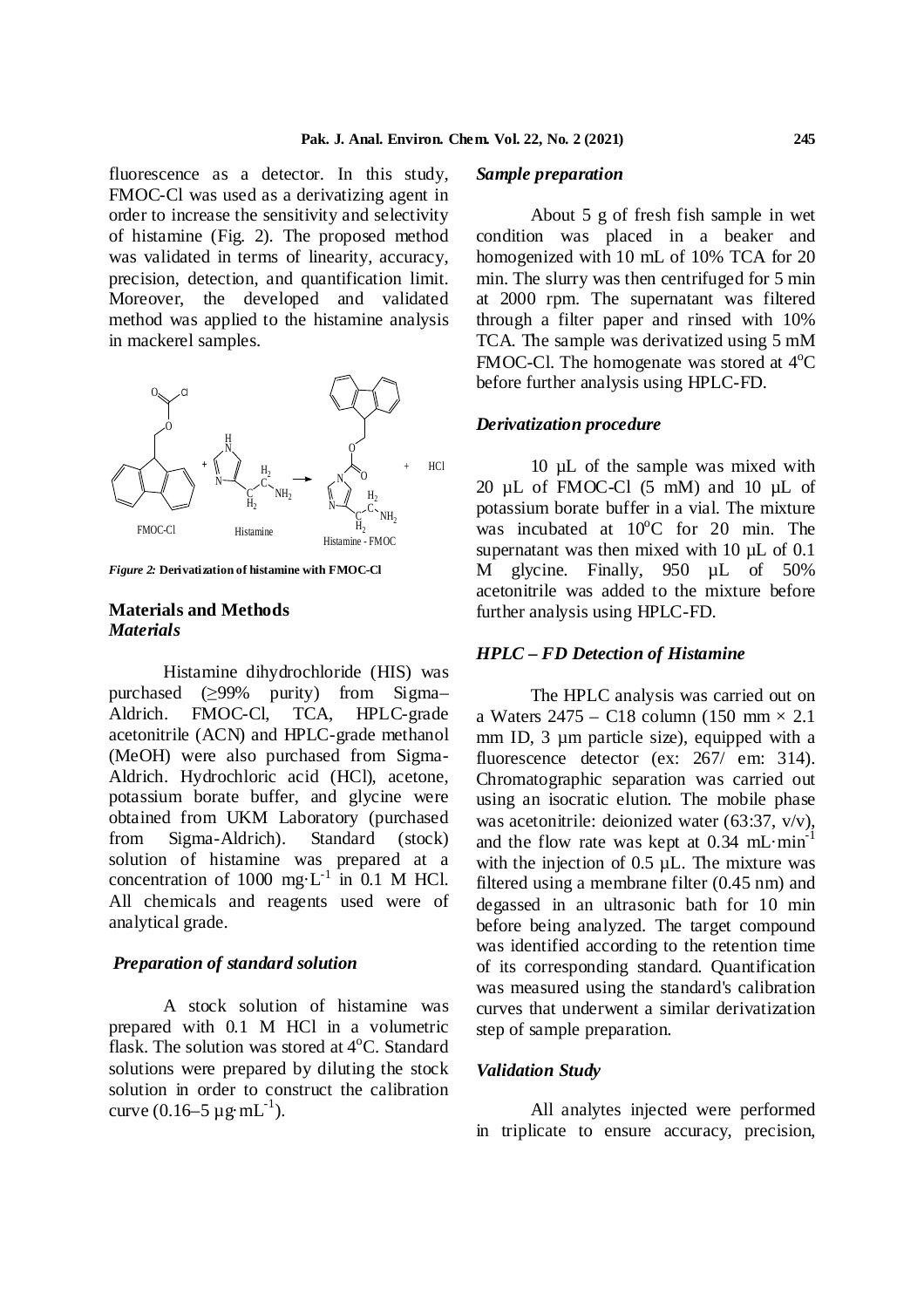recovery, detection, and quantification threshold limit. The correlation coefficient and linear regression studies, repeatability assessment, mean measurement, standard, and relative standard deviation were calculated using Microsoft Excel 2019 software.

# **Results and Discussions** *Histamine Extracted from Fish Sample*

Extraction of histamine from fish samples is an imperative step before analysis using HPLC Histamine is one of the biogenic amines and has a diverse chemical structure, and occur at a wide range of concentration in food and beverage samples [11]. Most of the extraction methods reported in the literature for histamine detection were generally using the acidic extraction method, starting with a solid matrix. Organic solvents such as methanol and ethanol are rarely used. The choice of acid must be related to the sample characteristics. Several compounds other than histamine might be disturbances and can be eliminated in this step. HCl becomes a good choice for cheese and fruits analysis but is not suitable for meat and fish owing to the difficulties related to occasional sample turbidity [12]. In this study, histamine in fish samples extracted with the use of TCA is the best choice due to its efficacy to precipitate amino acids from the fish sample.

#### *Method Validation*

The analytical method was optimized by determining the linear range, precision, recovery detection and quantification threshold limit. Results are presented in Table 1. Linearity of the calibration curves was established by injecting six standard mixtures with concentrations ranging from 0.16 to 5  $\mu$ g·mL<sup>-1</sup>. A series of standard working solutions at 0.16, 0.31, 0.63, 1.25, 2.50 and 5  $\mu$ g·mL<sup>-1</sup> were obtained from optimized conditions. Satisfactory linearity

was acquired between the peak area and concentration of the analyte (Fig. 3). The detection limit was validated from the lowest concentration of histamine required to give a signal to noise ratio of three  $(S/N = 3)$ , while the quantification limit was validated with a signal to noise ratio of 10 ( $S/N = 10$ ). Both of them were reflected by the limit of detection (LOD) and limit of quantification (LOQ) values [10, 23].

*Table 1.* **Linear range, calibration curve, correlation coefficient (R), detection and quantificationlimit of histamine.**

| <b>Parameters Validated</b>          | <b>Results</b>          |
|--------------------------------------|-------------------------|
| Linear range $(\mu g \cdot mL^{-1})$ | $0.16 - 5$              |
| Calibration curve                    | $y = 4E + 06x + 175075$ |
| $R^2$                                | 0.9998                  |
| $LOD$ ( $\mu$ g·mL <sup>-1</sup> )   | 0.10                    |
| $LOQ$ ( $\mu$ g·mL <sup>-1</sup> )   | 0.30                    |
| Intraday (% RSD)                     | 1.73                    |
| Interday (% RSD)                     | 7.38                    |
| Recovery (%)                         | 103                     |

R2: square of regression coefficient; tR: retention time; LOD: limit of detection; LOQ: limit of quantification; RSD: relative standard deviation.



*Figure 3.* **Calibration curve of histamine – FMOC, peak area versus concentration**

The repeatability and reproducibility of the method were measured by injecting histamine standard at six replicates on the same day (intraday) and over ten days (interday), respectively. Good reproducibility of both the peak area  $(RSD \leq 1.73 \%)$  for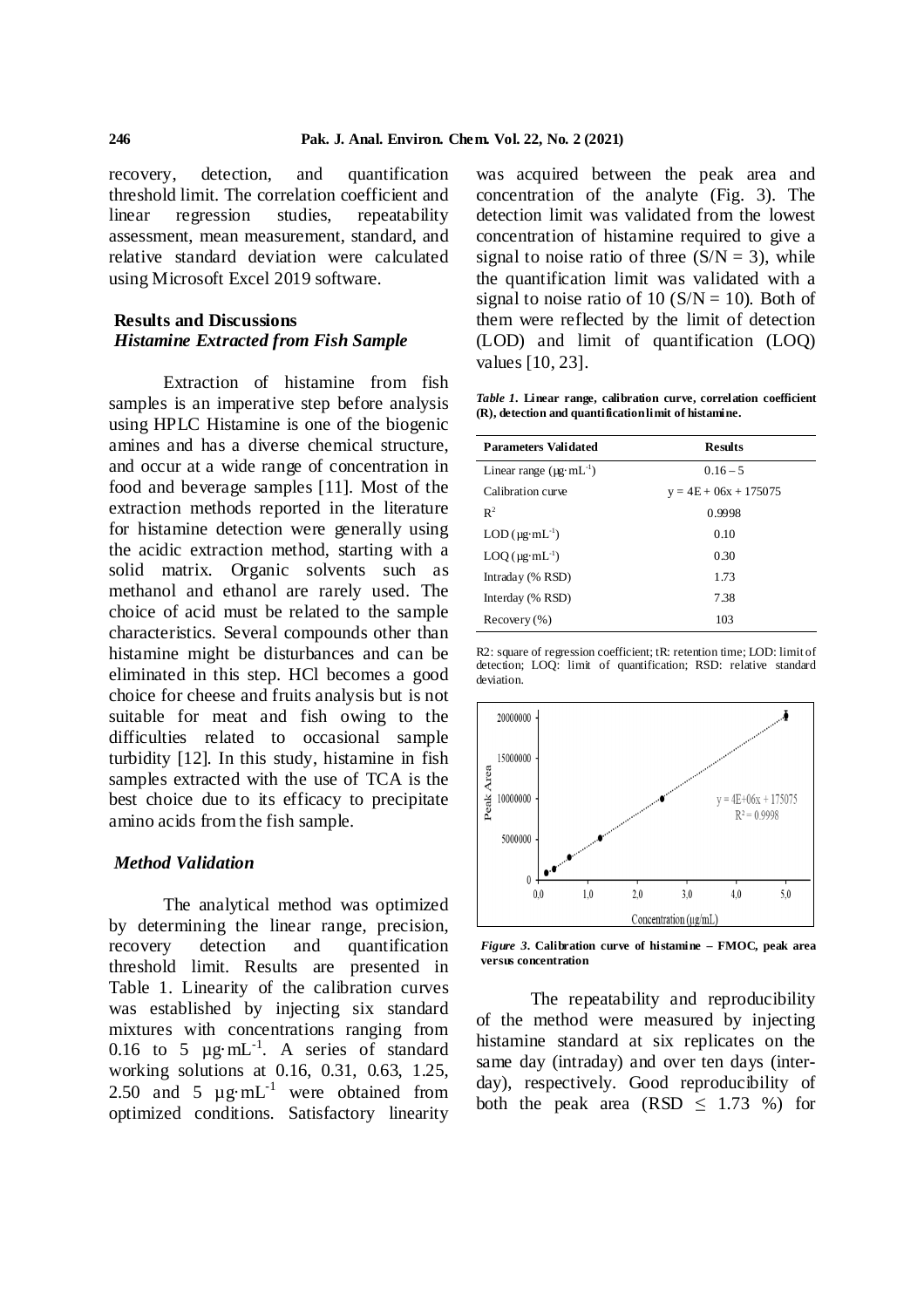intraday and (RSD  $\leq$  7.38 %) for inter-day, they are presented in Table 1.

Various studies have reported the application of other derivatizing reagents such as OPA and dansyl chloride. Both reagents are generally applied to derivatize biogenic amines before analyzing with HPLC, nevertheless, compared to FMOC – Cl, they have several drawbacks. OPA cannot derivatize primary amine, and derivatization to primary and secondary amines are unstable, while dansyl chloride upon application is time – consuming and needs to be heated to high temperature in order to complete the derivatization process [24, 25]. The selectivity of FMOC – Cl was reported by Ramachandra et al., after derivatized using FMOC, the analyte can be detected using HPLC equipped with UV and FL detectors at the picomole level. The stability of FMOC – Cl is better than OPA [26]. In terms of reactivity toward nucleophiles, FMOC – Cl is also better than OPA. Moreover, the application of acid solvents such as TCA and HCl in this research to dilute histamine is satisfactory. The products have a better collision-induced dissociation (CID) energy, which will provide a straightforward way to identify the reactive amines by applying MS/MS analysis [27].

After ten days, histamine derivatized with FMOC-Cl has degraded owing to several factors such as temperature and the condition of the environment. FMOC-Cl composition inside histamine is possible to reduce if exceed more than ten days. A mackerel sample was selected to conduct the precision and accuracy assay. The intraday precision was measured from the result of six replicated analytes prepared at 5  $\mu$ g·mL<sup>-1</sup> of histamine standard to fish sample in a single day, whereas the inter-day precision was determined from the analytes for ten consecutive days. The mixture was derivatized prior to HPLC analysis. Satisfactory recovery

for histamine was acquired (103%) (Table 1). It can be concluded that (TCA) can be applied to extract histamine from fish and its products.

#### *Analysis of Mackerel*

The established and validated method was adopted to determine the histamine concentration in fish samples. In histamine analysis of fish mackerel and its products, peak identification of each sample was identified on the basis of retention time by comparing with standard solutions. It was also confirmed by spiking standards to the fish samples. The retention time of histamine was predetermined and detected to be stable and consistently reproducible.

Quantification was based on the external standard method using calibration curves fitted by linear regression analysis. During the experimental conditions, baseline separation of histamine was obtained in less than 15 min. No interference peaks were presented at the retention times of the analyte (Fig. 4). This method was applied for histamine detection in 7 different products of mackerel. The samples tested and the concentration found of the histamine are shown in Table 2.

*Table 2.* **Histamine concentration in mackerel and its products**  $(n - 6)$ .

| Sample type                      | Histamine $(\mu g \cdot kg^{-1})$ |
|----------------------------------|-----------------------------------|
| Mackerel fish                    | 1.16                              |
| Canned mackerel                  | 0.28                              |
| Fish ball mackerel               | 0.53                              |
| Fish satay mackerel              | 0.19                              |
| Keropok lekor (mackerel cracker) | 0.84                              |
| Fish chip mackerel               | 0.17                              |
| Salted mackerel                  | 0.03                              |

Several studies have been carried out in order to verify the presence of histamine derivatized with FMOC-Cl. According to **(**Fig. 4a**),** three components appeared at a 2.080, 3.510 and 3.839 min retention time.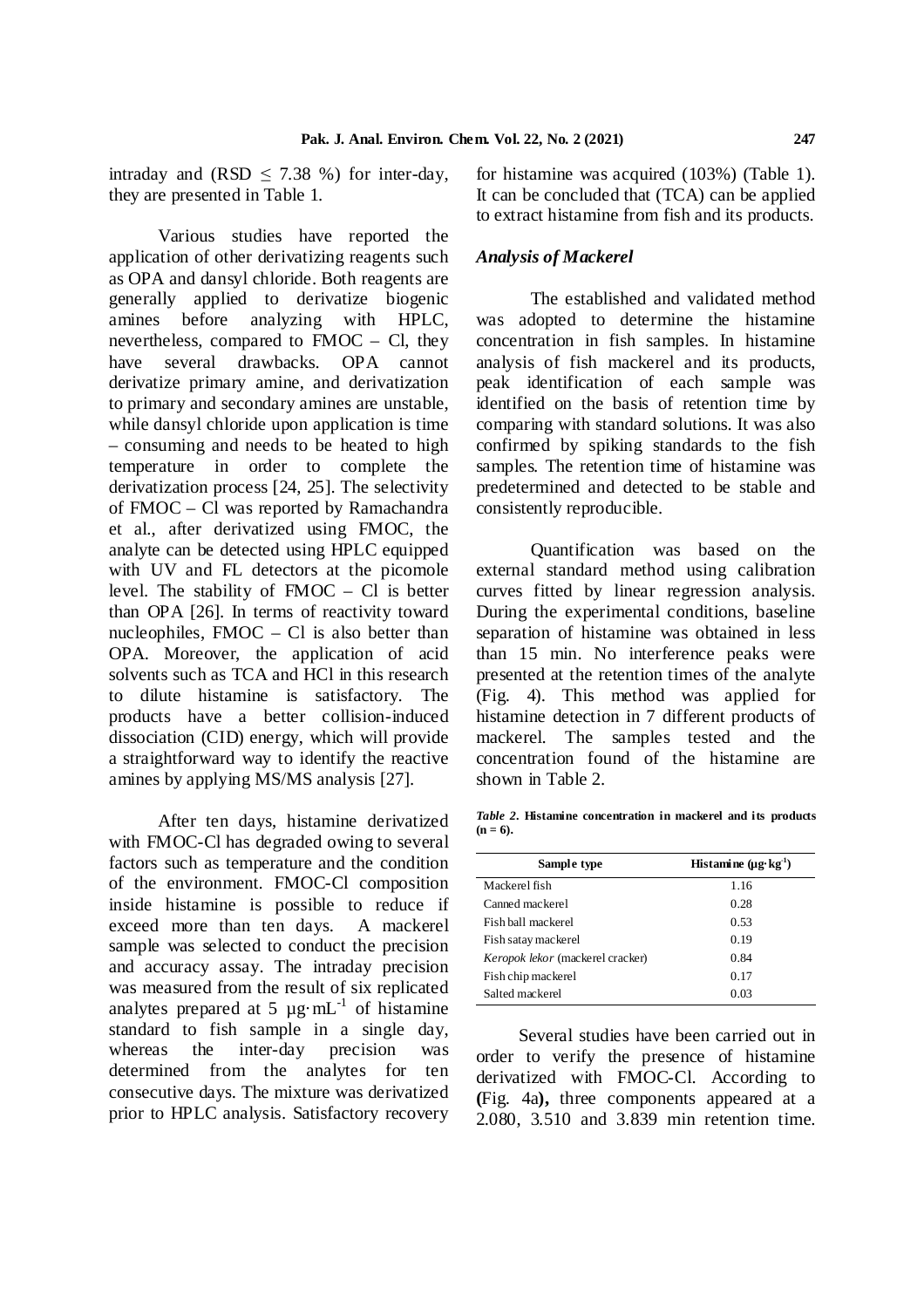The peak for the derivatized histamine standard appeared at a retention time of 2.080 min. The peak for FMOC-Cl was detected at 5.380 min, glycine appeared at 4.310 min, and TCA appeared at 3.344 min. Analysis of FMOC-Cl and HCl has also been studied where the retention time of HCl and TCA is almost similar. The fish samples have successfully been derivatized using FMOC-Cl, where TCA was used to extract histamine in the fish prior to derivatization. The detected histamine appeared at 2.188 min, and it was similar to the histamine standard, as shown in (Fig. 4b).



*Figure 4.* **(a) The chromatogram of histamine standard derivatized by FMOC-Cl (ex: 267/ em: 314) and (b) the chromatogram of mackerel derivatized with FMOC-Cl (ex: 267/ em: 314)**

Fish and fish products contain histamine at various concentrations. The concentration of histamine is influenced by several factors, such as the presence of bacteria. Bacterial growth in fish and fish

products results in a shelf life reduction of the fish and fish products, furthermore an increase in the risk of fish–borne diseases [28]. Yusoff et al. also reported that the content of histamine is influenced by the storage time due to microbial activity [29]. Some other studies related to histamine detection in food samples are on different approaches to analysis. Zhai et al. detected histamine in canned sardines at 7.5 mg·kg<sup>-1</sup> [30], while Parchami et al. acquired histamine at 0.104 mg·kg-1 in fish samples [31]. Francisco et al. studied histamine detection using UV and fluorescence detectors and found histamine below the FDA regulation limit and detection limit at 0.17 and 1.6 mg·kg<sup>-1,</sup> respectively [32]. Kounnoun et al. used OPA as a reagent to derivatize histamine and later analysed using HPLC equipped with UV and FL detectors. Histamine in fish samples was detected at below 25 mg $\text{kg}^{-1}$  and detection limit of 1.8 mg·kg<sup>-1</sup> [33]. Zhu et al. reported the application of HPLC to analyse histamine after derivatization with a fluorogenic compound with a detection limit at 1.3 nmol· $L^{-1}$  [34]. Chong et al. reported that sardine was the only fish where histamine still could be analyzed under  $4 \degree C$  during the degradation process [35]. Therefore, a reliable method is needed in order to detect histamine in food to prevent fish-borne intoxication, maintain good control of fish production and check safety quality. In this study, HPLC is reliable to analyze histamine in the fish samples [36].

According to the findings in this study, the concentration of histamine in mackerel and its products can be categorized safe and can be consumed since the histamine concentrations were at a lower level following the Compliance Policy Guideline. This guideline suggests that if histamine level is at 10 mg·kg<sup>-1</sup>, it is considered not toxic, nevertheless, the concentration at 30 mg·kg<sup>-1</sup> is considered as decay, whereas above 30 mg·  $kg<sup>-1</sup>$  indicates the fish is totally decomposed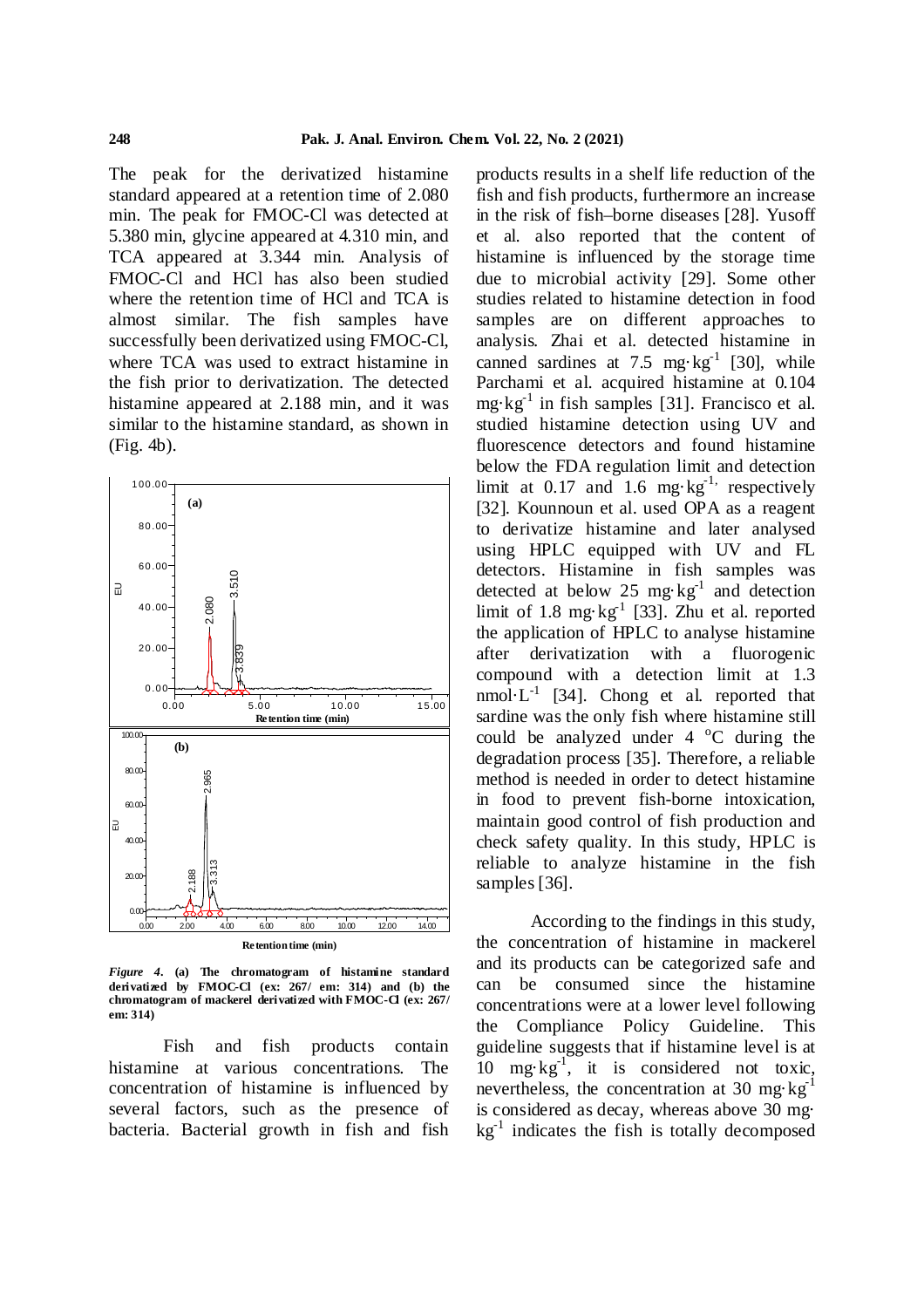[37]. Histamine poisoning generally occurred upon improper consumption of Scombroid fish species such as tuna, bonito, saury and mackerel. They have a high level of histidine in their flesh [38]. However, fish and fish products are necessary for humans. Nevertheless, the quality of fish and fish products is more difficult to control than meat owing to the quality of them influenced by several parameters such as species, age, habitats and enzymes activity [39].

Various concentrations of histamine are regulated in different countries. FDA has issued an approved level of 50 mg·kg<sup>-1</sup>, while a higher concentration of histamine is allowed by the European Community, South Africa, and Italy at 100 mg·kg<sup>-1</sup>. Australia and Germany suggested a much higher histamine level at 200 mg·kg<sup>-1</sup> [40].

# **Conclusion**

This study indicated that the developed derivatization method was suitable for histamine determination in mackerel and its 4. by-products using HPLC-FD chromatographic technique. The chromatographic separation was achieved within 15 min, and satisfactory peak resolution was acquired. The FMOC-Cl reaction was carried out at ambient temperature. The method was reproducible and accurate, with recovery at 6. 103%. Using this method, we were able to detect and monitor histamine in the fish sample. Though there are zero cases of histamine poisoning reported during the consumption of mackerel and its by-products in Malaysia, and although histamine concentration is low in these fish products, this technique is handy in offering a trustable quantified result.

# **Acknowledgments**

The authors would like to extend their gratitude to Universiti Kebangsaan Malaysia and Malaysia Ministry of Education for providing the necessary funding for this research through the Research Incentive Grant (GGP-2019-021).

# **Conflict of Interest**

The authors declare that they have no conflict of interest in any parts of this article to any concerned party.

# **References**

- 1. M. Papageorgiou, D. Lambropoulou, C. Morrison, E. Klodzinska, J. Namiesnik and J. Plotka – Wasylka, *Trac – Trend Anal. Chem*., 98 (2017) 128. doi: 10.1016/j.trac.2017.11.001
- 2. M. A. Sahudin, M. S. Su'ait, L. L. Tan, L. H. Heng and N. H. A. Karim, *Anal. Bioanal. Chem*., 411 (2019) 6449. doi.org/10.1007/s00216-019-02025-4
- 3. L. Pester, *Food Addit. Contam. A*, 28 (2011) 1547. doi: 10.1080/19440049.2011.600728
- 4. Y. Q. Wang, D. Q. Ye, B. Q. Zhu, G. F. Wu and C. Q. Duan, *Food Chem*., 163 (2014) 6. doi.org/10.1016/j.foodchem.2014.04.064
- 5. C. I. G. Tuberoso, F. Congiu, G. Serreli, S. Mameli, *Food Chem*., 175 (2015) 29. doi: 10.1016/j.foodchem.2014.11.120
- 6. R. Parchami, M. Kamalabadi and N. Alizadeh, *J. Chromatogr. A*, 1481 (2017) 37.

doi: 10.1016/j.chroma.2016.12.046

- 7. Food and Drug Administration, Scombrotoxin (histamine) formation. In fish and fishery products hazards and controls guide, 4<sup>th</sup> Ed. Office of Seafood, Washington DC (2011).
- 8. C. Proestos, P. Loukatos and M. Komaitis, *Food Chem*., 106 (2008) 1218. doi.org/10.1016/j.foodchem.2007.06.048
- 9. M. Trevisani, R. Mancusi, R, M. Cecchini, C. Costanza and M. Prearo, *Vet. Sci*., 4 (2017) 31.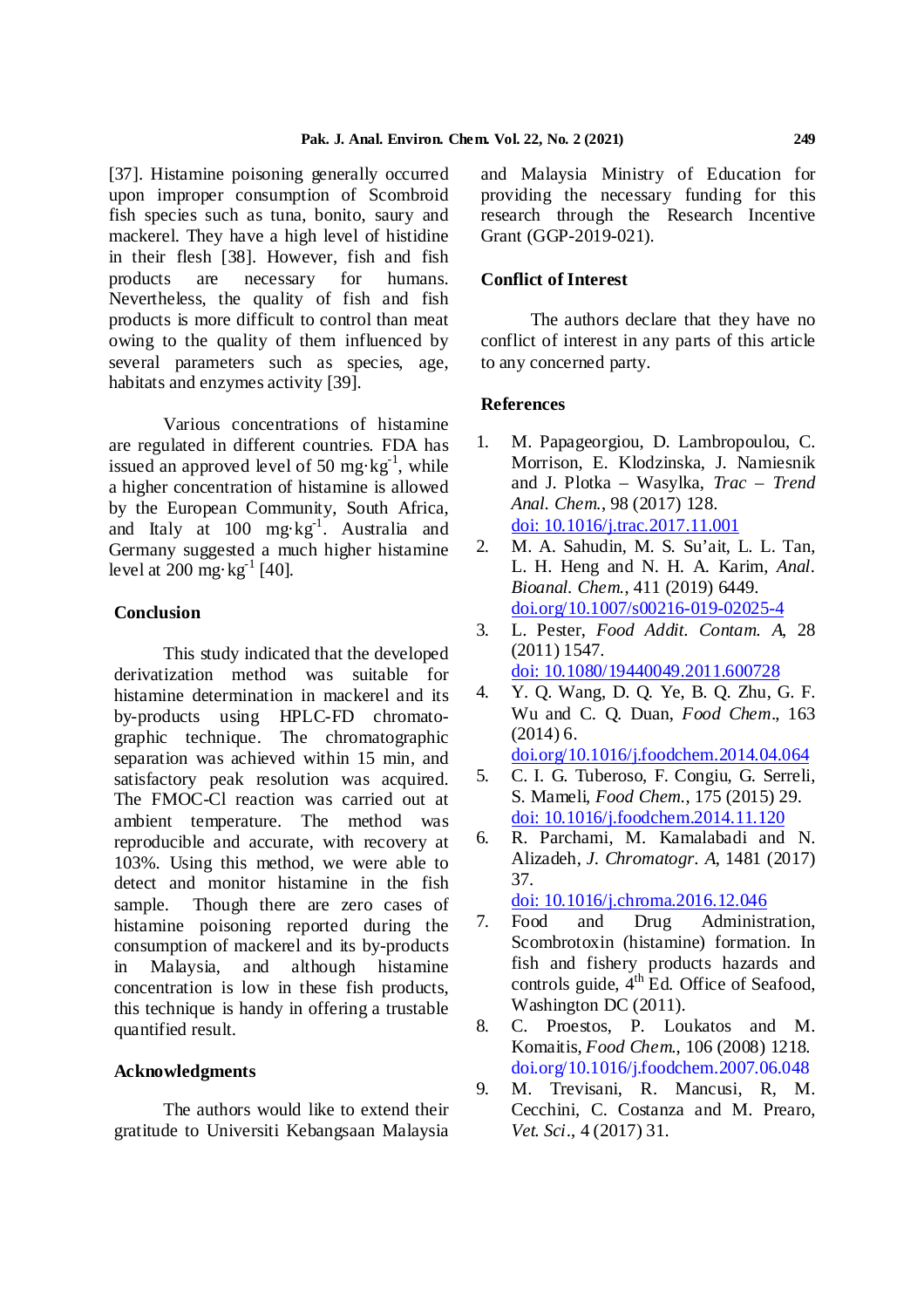doi: 10.3390/vetsci4020031

- 10. Y. Fu, Z. Zhou, Y. Li, X. Lu, C. Zhao and G. Xu, *J. Chromatogr. A*, 1465 (2016) 30. doi.org/10.1016/j.chroma.2016.08.067
- 11. A. Jain, M. Gupta and K. K. Verma, *J. Chromatogr. A*, 1442 (2015) 60. doi.org/10.1016/j.chroma.2015.10.036
- 12. E. Dadakova, M. Krizek and T. Pelikanova, *Food Chem*., 116 (2009) 365. doi.org/10.1016/j.foodchem.2009.02.018
- 13. S. Bomke, B. Seiwert, L. Dudek, S. Effkemann and U. Karst, *Anal. Bioanal. Chem*., 393 (2009) 246. doi: 10.1007/s00216-008-2420-2
- 14. H. Dong and K. Xiao, *Food Chem*., 229 (2017) 502. doi.org/10.1016/j.foodchem.2017.02.120
- 15. J. J. Zhong, N. Liao, T. Ding, X. Ye and D. H. Liu, *J. Chromatogr. A*, 1406 (2015) 331.
	- doi.org/10.1016/j.chroma.2015.06.048
- 16. A. M. Piaste, A. Jastrzebska, M. P. Krzeminski, T. M. Muziol and E. Szlyk, *Anal. Chim. Acta*, 834 (2014) 58. doi.org/10.1016/j.aca.2014.05.028
- 17. R. Mandrioli, L. Mercolini and M. A. Raggi, *Anal. Bioanal. Chem*., 405 (2013) 7941. doi: 10.1007/s00216-013-7025-8
- 18. C. Lanfranco, S. Moret and G. Purcaro, HPLC in food analysis, CRC Press, Boca Raton (2008).
- 19. M. A. Munir and K. H. Badri, *J. Anal. Methods Chem*., 2020 (2020) 1. doi.org/10.1155/2020/5814389
- 20. C. A. Lazaro and C. A. Conte Junior, *Bra. J. Vet. Res. Animal Sci*., 50 (2013) 430. doi.org/10.11606/issn.1678- 4456.v50i6p430-446
- 21. Y. Y. Guo, Y. P. Yang, Q. Peng and Y. Han, *Food Sci. Technol. Int*., 50 (2015) 1523. doi.org/10.1111/ijfs.12833
- 22. F. F. Faizal, L. L. Tan and S. I. Zubairi, *Sensor Actuat. B – Chem*., 269 (2018) 36. doi.org/10.1016/j.snb.2018.04.141
- 23. S. Jia, Y. Ryu, S. W. Kwon and J. Lee, *J. Chromatogr. A*, 1282 (2013) 1. doi.org/10.1016/j.chroma.2013.01.041
- 24. Y. Gao, J. Tan, J. Lu, Z. Sun, Z. Li, Z. Ji, S. Zhang and J. You, *Anal. Bioanal. Chem*., 412 (2020) 8339. doi.org/10.1007/s00216-020-02969-y
- 25. X. Huang, Q. Zhang, X. Li, X. Ao and X. Wang, *Chromatographia*, 84 (2021) 463. doi.org/10.1007/s10337-021-04020-3
- 26. R. A. Ramachandra, V. Murugan and K. B. Premakumari, *J. Appl. Pharm. Sci*., 10 (2020) 31. doi.org/10.7324/JAPS.2020.10505
- 27. A. Lkhagva, C. C. Shen, Y. S. Leung and H. C. Tai, *J. Chromatogr. A*, 1610 (2020) 60536.
- doi.org/10.1016/j.chroma.2019.460536 28. B. Kuswandi, A. J. Restyana, A.
- Abdullah, L. Y. Heng and M. Ahmad, *Food Control*., 25 (2012) 184. doi.org/10.1016/j.foodcont.2011.10.008
- 29. M. N. M. Yusoff, M. H. Jaffri and S. Azhari, *Malays. J. Sci. Health Tech*., 7 (2020) 53. doi.org/10.33102/mjosht.v7i.108
- 30. H. Zhai, X. Yang and L. Li, *Food Control*, 25 (2012) 303. doi.org/10.1016/j.foodcont.2011.10.057
- 31. R. Parchami, M. Kamalabadi and N. Alizadeh, *J. Chromatogr. A*, 1481 (2017) 37.

doi.org/10.1016/j.chroma.2016.12.046

- 32. K. C. A. Francisco, P. F. Brandao, R. M. Ramos, L. M. Goncalves, A. A. Cardoso and J. A. Rodrigues, *Int. J. Food Sci. Technol*., 55 (2019) 1. doi.org/10.1111/ijfs.14300
- 33. A. Kounnoun, M. El Maadoudi, F. Cacciola, L. Mondello, H. Bougtaib, N. Alahlah, N. Amajoud, A. El Baaboua and A. Louajri, *Chromatographia*, 83 (2020) 893.